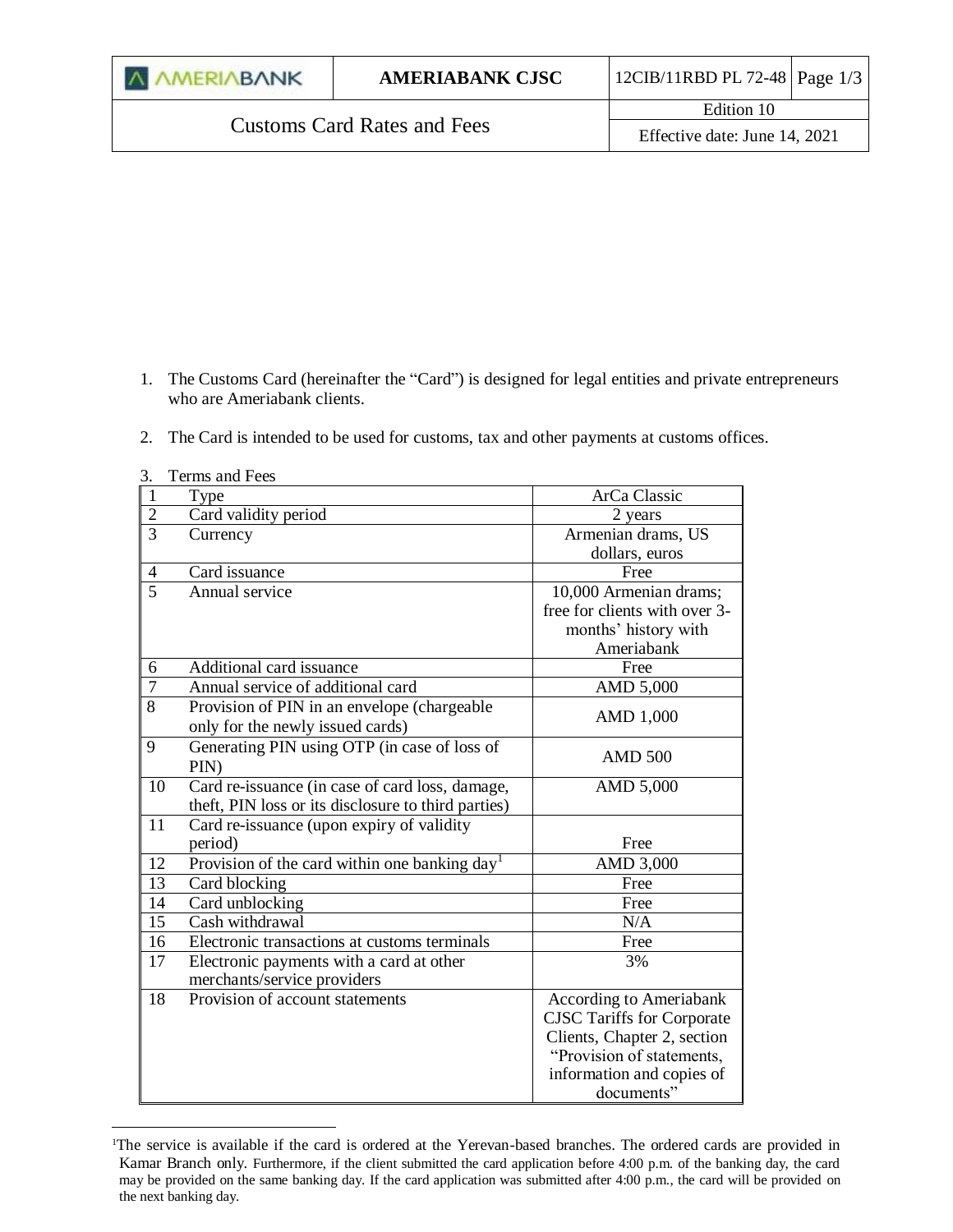| 12CIB/11RBD PL 72-48   Page $2/3$  <br><b>A AMERIABANK</b><br><b>AMERIABANK CJSC</b> |  |
|--------------------------------------------------------------------------------------|--|
|--------------------------------------------------------------------------------------|--|

## Customs Card Rates and Fees

Edition 10 Effective date: June 14, 2021

| -19 | Revision of credit limit                                                                             | 3,000 Armenian drams         |
|-----|------------------------------------------------------------------------------------------------------|------------------------------|
| 20  | <b>SMS</b> notification                                                                              | Free                         |
| 21  | Card delivery                                                                                        |                              |
|     | a) Within Armenia and Artsakh                                                                        | Free                         |
|     | b) Other countries                                                                                   | According to the postal bill |
| 22  | Provision of cards at the Bank branches<br>(chargeable only for the newly issued cards) <sup>2</sup> | AMD 1,000                    |

Special fees and rates can be offered to specific client groups. The fees and rates specified here shall apply to these groups unless otherwise determined by special fees and rates.

## 4. Terms and Conditions of Line of Credit on Card

 $\overline{a}$ 

| Credit limit                                          | Max 50% of average monthly bank account turnover for at least 3 most<br>recent months, but not more than 100 million Armenian drams or its<br>equivalent in other currency.<br>For clients with less than 3-months' history with Ameriabank: based on                                                                                                            |  |
|-------------------------------------------------------|------------------------------------------------------------------------------------------------------------------------------------------------------------------------------------------------------------------------------------------------------------------------------------------------------------------------------------------------------------------|--|
|                                                       | bank account turnover in other banks and LTV ratio                                                                                                                                                                                                                                                                                                               |  |
| Maturity period                                       | Up to 1 year                                                                                                                                                                                                                                                                                                                                                     |  |
| Interest rate (USD and<br>EUR)                        | If utilized amounts are not repaid fully during grace period, 13%<br>$\bullet$<br>accrues starting from the first utilization day.<br>If utilized amounts are not repaid fully during the month following<br>$\bullet$<br>the grace period, 20% accrues starting from the following month.                                                                       |  |
| Interest rate (AMD)                                   | 15% for AMD-denominated line of credit<br>$\bullet$<br>If utilized amounts are not repaid fully during the first month, 20%<br>accrues starting from the following month.                                                                                                                                                                                        |  |
| Grace period for                                      | Last day of the month when money was utilized $+5$ days                                                                                                                                                                                                                                                                                                          |  |
| interest                                              | No grace period for lines of credit in AMD                                                                                                                                                                                                                                                                                                                       |  |
| Repayment of utilized                                 | Upon maturity; at that, any credit to card account will be used to repay                                                                                                                                                                                                                                                                                         |  |
| amounts                                               | amounts utilized as of that date.                                                                                                                                                                                                                                                                                                                                |  |
| Repayment of interest                                 | Upon maturity; at that, any credit to card account will be used to repay<br>interest as of that date.                                                                                                                                                                                                                                                            |  |
| Disbursement fee                                      | 1% of credit limit                                                                                                                                                                                                                                                                                                                                               |  |
| Security                                              | Cash flows for clients with over 3-months' history with<br>Ameriabank<br>Cash flows and additional security for entities who have been<br>Ameriabank clients for less than 3 months                                                                                                                                                                              |  |
| LTV ratio (for<br>additional collateral)              | Up to 70%                                                                                                                                                                                                                                                                                                                                                        |  |
| Other terms and late<br>payment fees for<br>principal | The interest rate defined in agreement ceases to accrue to overdue<br>amounts. Instead, these amounts bear interest at the rate of 24% annually<br>for each day overdue.<br>Fine in the amount of 0.1% of overdue loan for each day of delay plus, if<br>the delays extend for 5 business days or longer, also a penalty in the<br>amount of 2% of overdue loan. |  |

 $2$ The fee is charged at the time of ordering and is not applied (i) for issuance of cards in the name of a third person if such third person is not in the Bank at the time of applying, and (ii) if the card is to be provided within one banking day, in which case only the fee for the specified service shall apply.